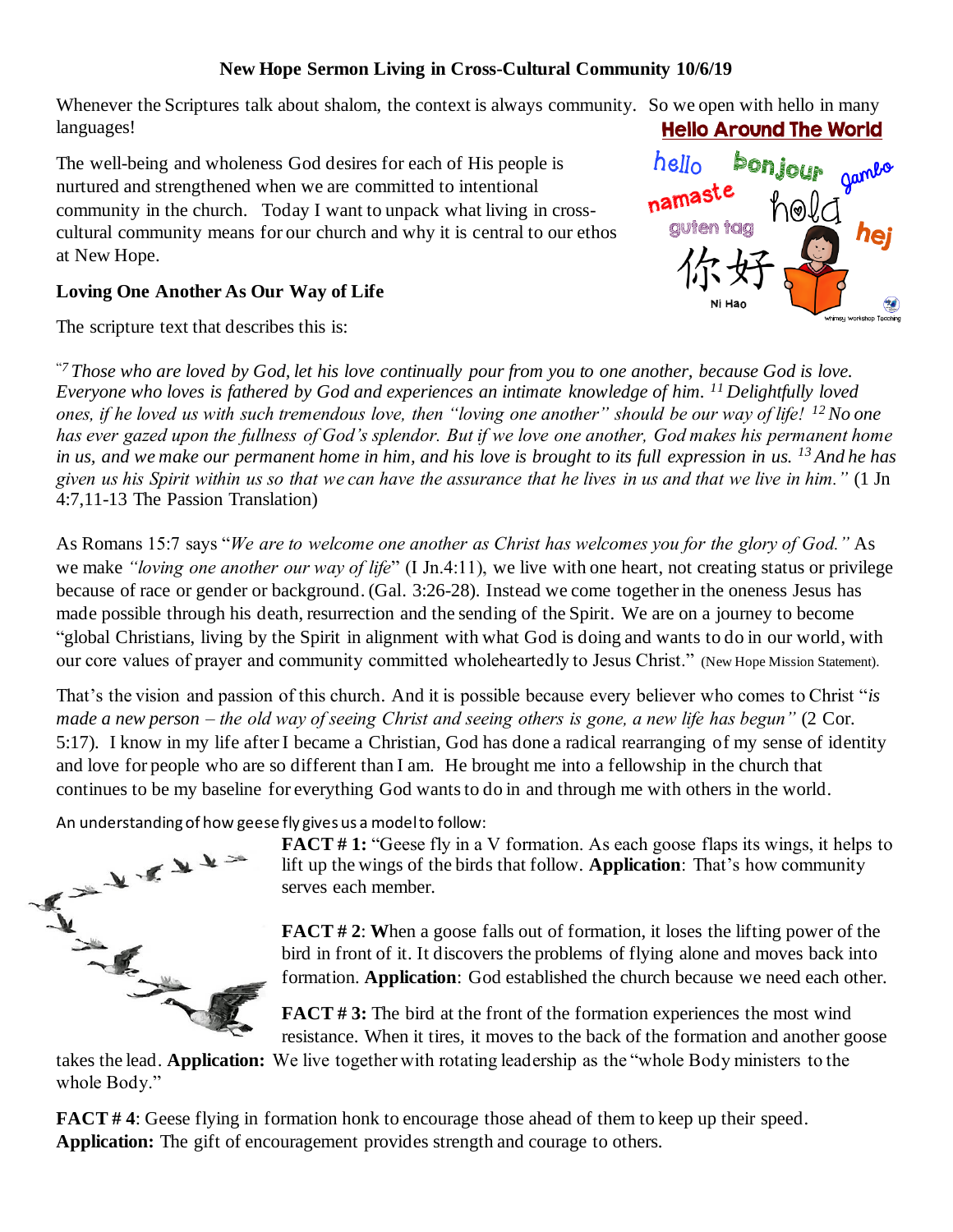**FACT # 5:** If a goose gets sick or wounded, two other geese drop out of formation and go down to the ground with it. They stay with that goose to protect it until it recovers or dies. Then they join another group of geese flying overhead or catch up with their original flock. **Application:** In light of that model, we not only share our praise, understanding of growth and evidences of power; we also share our struggles. We allow a theology of groaning where we *carry each other's burdens* (Gal.6:2) and strengthen each one through their struggles with the confidence in God's grace, His goodness, and His sustaining presence. This is a precious part of our community life and the vulnerability of sharing our struggles as well as our joys has helped so many of us be encouraged and cared for. That is certainly true for me as we struggle with the daily implications of Keith's Alzheimer's.

## **Developing cultural sensitivity**

But I want to acknowledge that choosing such vulnerability and commitment to community cross-culturally is neither automatic nor easy. In many ways it is easier to just be with people of the same culture, language and values. To be at New Hope challenges us to develop cultural sensitivity skills that permit us to understand others who come from different cultural backgrounds. We have to deal with our prejudices and let God help us see others as God sees them.

That means first we have to understand ourselves and how our cultural values shape all we say and do. Then we have to acknowledge and begin to change our assumptions "that everyone else is just like us. And we expect everyone to behave as we do" (Craig Storti, The Art of Crossing Cultures).

You won't be here long before you realize the terrible problems with those assumptions. We have differences in core values of individualism or community centered identity; we have different ways of communicating. Even the basic approach to being direct or indirect in conversation is different and takes lots of grace from each of us. How do you communicate "no" to another person? We have to ask questions and ask people to help us understand each other in order to minimize any frustration or misinterpretation of people's intents etc.



I know I have struggled with this issue specifically because of my innate North American directness. When I ask a question or talk about a project with someone and they give me a response, I expect that response to be their real and final answer. If it is not, I have to work through my assumptions of what is "honest" and get to the heart of what the other person is actually communicating. In the book *Managing Intercultural Negotiations*, authors Casse and Deol give 7 common ways people from non-direct cultures say no:

- 1. "hesitate or are silent
- 2. present an alternative offer
- 3.postpone a decision.
- 4. blame a third party or an outside circumstance for rejection of a proposal
- 5. avoid a direct response

6. Give general acceptance but without any action on specifics (this should always be a warning light to us direct-answer types)

7. Or, shift the discussion to another idea or proposal."

Can you think of an instance recently when this has happened in your dialogue with someone from a different culture? How did you react? Did the Spirit flag any negative attitude or misinterpretation you might have had?

Bernard Adeney in his excellent book *Strange Virtues* makes this wonderful comment about cross-cultural conversation: "Real conversation is a treausre that seems all too rare these days. When such opening of the heart occurs between people from radically different cultures, it is a miracle of grace…Each person, and each culture, has a unique secret. Each is capable of knowing something of God which no one else knows. In cross-cultural